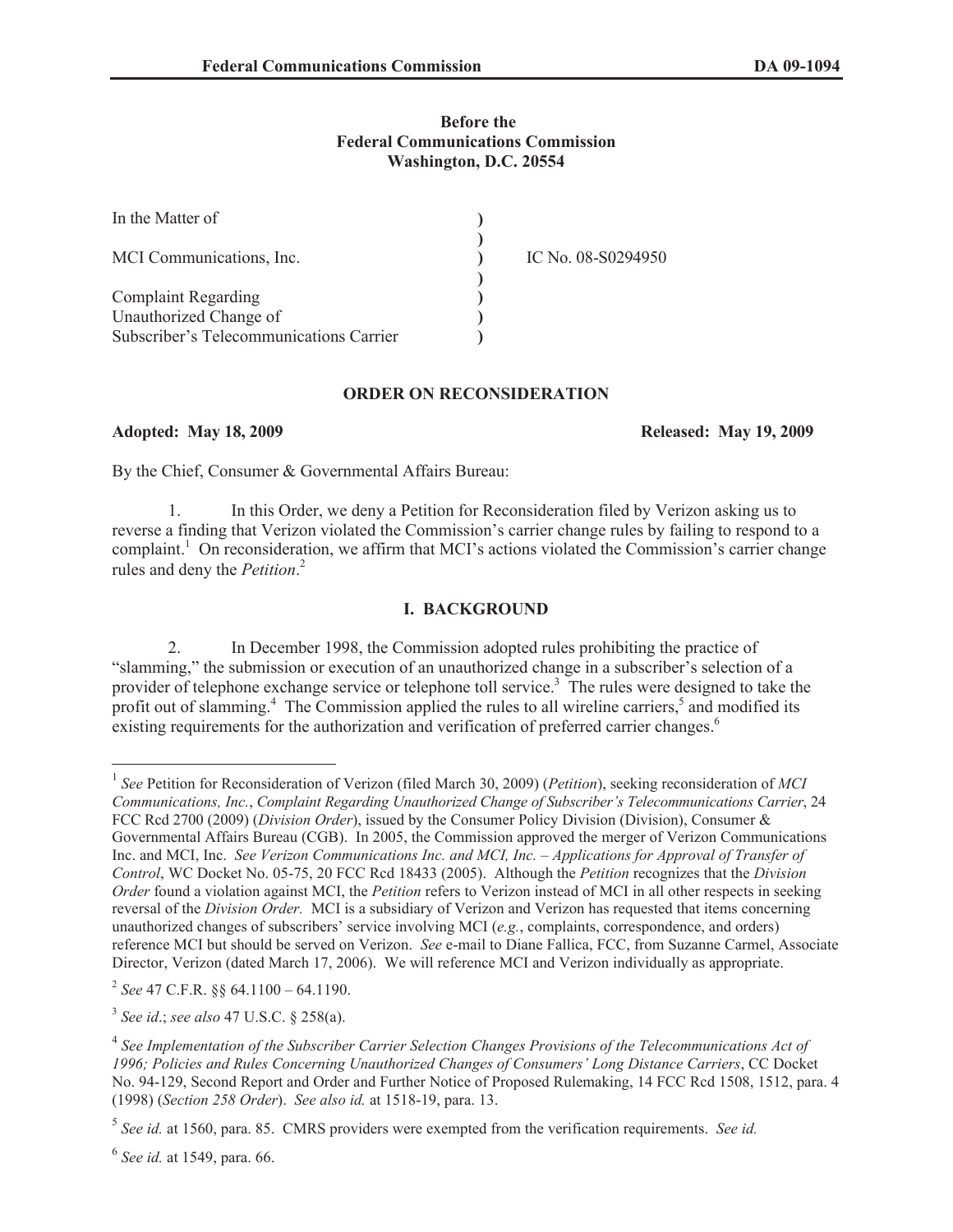3. The rules require that a submitting carrier receive individual subscriber consent before a carrier change may occur.<sup>7</sup> Specifically, a carrier must: (1) obtain the subscriber's written or electronically signed authorization; (2) obtain confirmation from the subscriber via a toll-free number provided exclusively for the purpose of confirming orders electronically; or (3) utilize an independent third party to verify the subscriber's order.<sup>8</sup>

4. The Commission also adopted liability rules for carriers that engage in slamming.<sup>9</sup> If the subscriber has not already paid charges to the unauthorized carrier, the subscriber is absolved of liability for charges imposed by the unauthorized carrier for service provided during the first 30 days after the unauthorized change.<sup>10</sup> Where the subscriber has paid charges to the unauthorized carrier, the unauthorized carrier must pay 150% of those charges to the authorized carrier, and the authorized carrier must refund or credit to the subscriber 50% of all charges paid by the subscriber to the unauthorized carrier.<sup>11</sup>

5. The Commission received a complaint on December 16, 2008, alleging that Complainant's telecommunications service provider had been changed to MCI without Complainant's authorization.<sup>12</sup> Pursuant to Sections 1.719 and 64.1150 of the Commission's rules,<sup>13</sup> the Division notified MCI of the complaint.<sup>14</sup> MCI failed to respond within 30 days, as required by the Commission's rules,<sup>15</sup> and the Division therefore found that MCI violated the Commission's carrier change rules.<sup>16</sup> Verizon seeks reconsideration of the *Division Order*. 17

# **II. DISCUSSION**

6. Based on the record before us, we affirm the *Division Order* and deny Verizon's *Petition*. As discussed below, MCI failed to respond to the complaint within the required 30-day time frame and thus was properly presumed to have violated the Commission's carrier change rules.

<sup>11</sup> *See* 47 C.F.R. §§ 64.1140, 64.1170.

<sup>12</sup> Informal Complaint No. IC 08-S0294950, filed December 16, 2008.

<sup>13</sup> 47 C.F.R. § 1.719 (Commission procedure for informal complaints filed pursuant to Section 258 of the Act); 47 C.F.R. § 64.1150 (procedures for resolution of unauthorized changes in preferred carrier).

<sup>14</sup> See Notice of Informal Complaint No. 08-S0294950 to MCI from the Deputy Chief, Division, CGB, dated December 31, 2008. *See also* n.1, *supra.*

<sup>15</sup> *See* 47 C.F.R. § 64.1150(d).

<sup>16</sup> *See Division Order* at 24 FCC Rcd 2702.

<sup>7</sup> *See* 47 C.F.R. § 64.1120; *see also* 47 U.S.C. § 258(a) (barring carriers from changing a customer's preferred local or long distance carrier without first complying with one of the Commission's verification procedures).

<sup>8</sup> *See* 47 C.F.R. § 64.1120(c). Section 64.1130 details the requirements for letter of agency form and content for written or electronically signed authorizations. 47 C.F.R. § 64.1130.

<sup>9</sup> *See* 47 C.F.R. §§ 64.1140, 64.1160-70.

<sup>&</sup>lt;sup>10</sup> *See* 47 C.F.R. §§ 64.1140, 64.1160 (any charges imposed by the unauthorized carrier on the subscriber for service provided after this 30-day period shall be paid by the subscriber to the authorized carrier at the rates the subscriber was paying to the authorized carrier at the time of the unauthorized change).

<sup>17</sup> Included with Verizon's *Petition* was its response to the complaint. *See* Verizon's Response to Informal Complaint No. IC-08-S0294950, received March 30, 2009 (*Verizon Response*).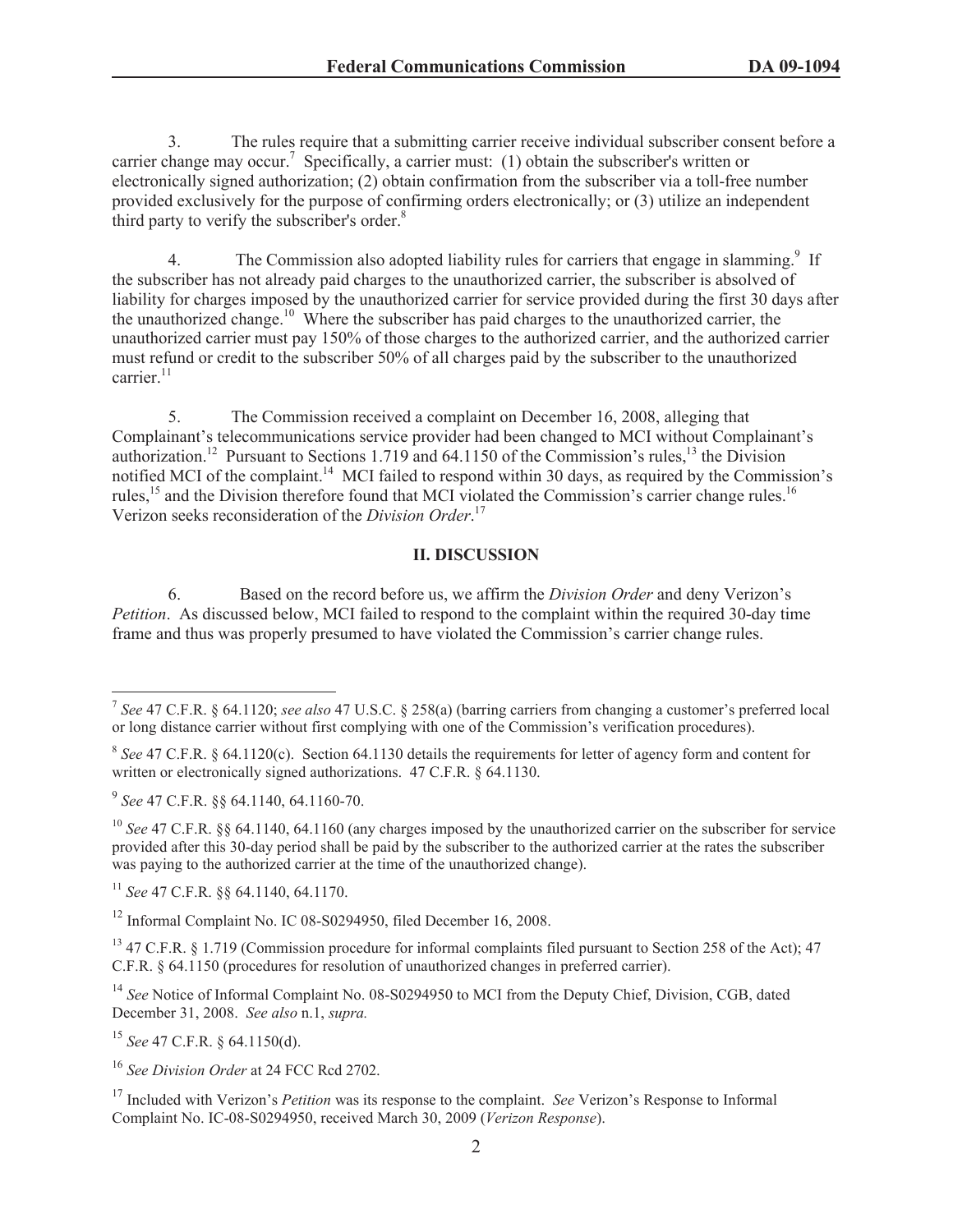7. In its *Petition*, Verizon explains that, "[d]ue to human error, Verizon inadvertently did not respond to the Complaint ... [and] did not discover this error until the *Order* was released."<sup>18</sup> Verizon also argues that "the facts underlying the Complaint do not support a finding that Verizon's actions resulted in an unauthorized carrier change in Complainant's telecommunications service provider."<sup>19</sup> Verizon explains that another Verizon customer contacted Verizon to request certain routine changes to its business account and mistakenly indicated that Complainant's telephone number was part of the customer's services with Verizon.<sup>20</sup> Verizon claims it did not discover the error until several months after Complainant's telephone number was changed to Verizon.<sup>21</sup> Verizon requests that, based on these facts, we grant the *Petition*, overturn the *Division Order*, and consider the facts presented in the *Verizon Response*.<sup>22</sup> Citing 47 C.F.R. § 1.106(c)(2),<sup>23</sup> Verizon claims it is in the public interest to allow for all relevant evidence to enter into the record, especially where Verizon's failure to respond was inadvertent.<sup>24</sup>

8. We find Verizon's arguments unpersuasive. Verizon does not dispute that it failed to respond to the Notice of Informal Complaint within 30 days.<sup>25</sup> Such failure to respond is presumed to be clear evidence of a violation of the Commission's carrier change rules. <sup>26</sup> Therefore, the *Division Order* correctly found an "unauthorized change" by MCI.<sup>27</sup>

9. Verizon's public-interest arguments do not persuade us that we should consider the facts that it has raised for the first time on reconsideration. Verizon had ample time to respond in the first instance, and has not shown good cause why it did not do so. We note that we have explicitly stated that we will strictly enforce the requirement that a carrier provide clear and convincing evidence of authorization of the carrier change within the 30-day time frame specified by the Commission's rules.<sup>28</sup> Contrary to Verizon's public interest argument, we believe that strict enforcement of the filing time frame

<sup>19</sup> *See id.* at 2*.*

<sup>21</sup> *See Petition* at 2.

<sup>22</sup> *See id.*

<sup>23</sup> 47 C.F.R. § 1.106(c)(2), in relevant part, provides that a petition for reconsideration which relies on facts not previously presented to the Commission or to the designated authority may be granted only when the Commission or the designated authority determines that consideration of the facts relied on is required in the public interest.

<sup>24</sup> *See Petition* at 2.

<sup>25</sup> See id. at 1. All slamming complaints are served by Certified Mail – Return Receipt Requested, and a U.S. Postal Service return-receipt card (Postal Card) accompanies each notification to document a carrier's receipt of the complaint. The Postal Card indicates that MCI received notification of the complaint January 8, 2009 (indicated by a postal date stamp). MCI's response was due 30 days later. Because the 30<sup>th</sup> day was February 7, 2009 (a Saturday), the response was due by February 9, 2009. *See generally* 47 C.F.R. § 1.4. MCI did not file a request for extension of the 30-day response deadline.

<sup>26</sup> *See* 47 C.F.R. § 64.1150(d). *See also Qwest Communications, Inc.*, 24 FCC Rcd 2517, 2519 n.19 (2009) ("An authorized carrier can be in violation of the Commission's carrier change rules if it fails to respond to a complaint within 30 days of receipt of that complaint.").

<sup>27</sup> *See* 47 C.F.R. § 64.1150(d).

<sup>18</sup> *See Petition* at 1.

<sup>&</sup>lt;sup>20</sup> *See Petition* at 2. The *Verizon Response* states that, "[u]nfortunately, business customer provided [Complainant's] number to MCI, in error, during a normal busy [sic] request indicating that the number was part of their service." *Verizon Response* at 1.

<sup>28</sup> *See Reduced Rate Long Distance, LLC,* 24 FCC Rcd 2492 (2009) (*Reduced Rate*).